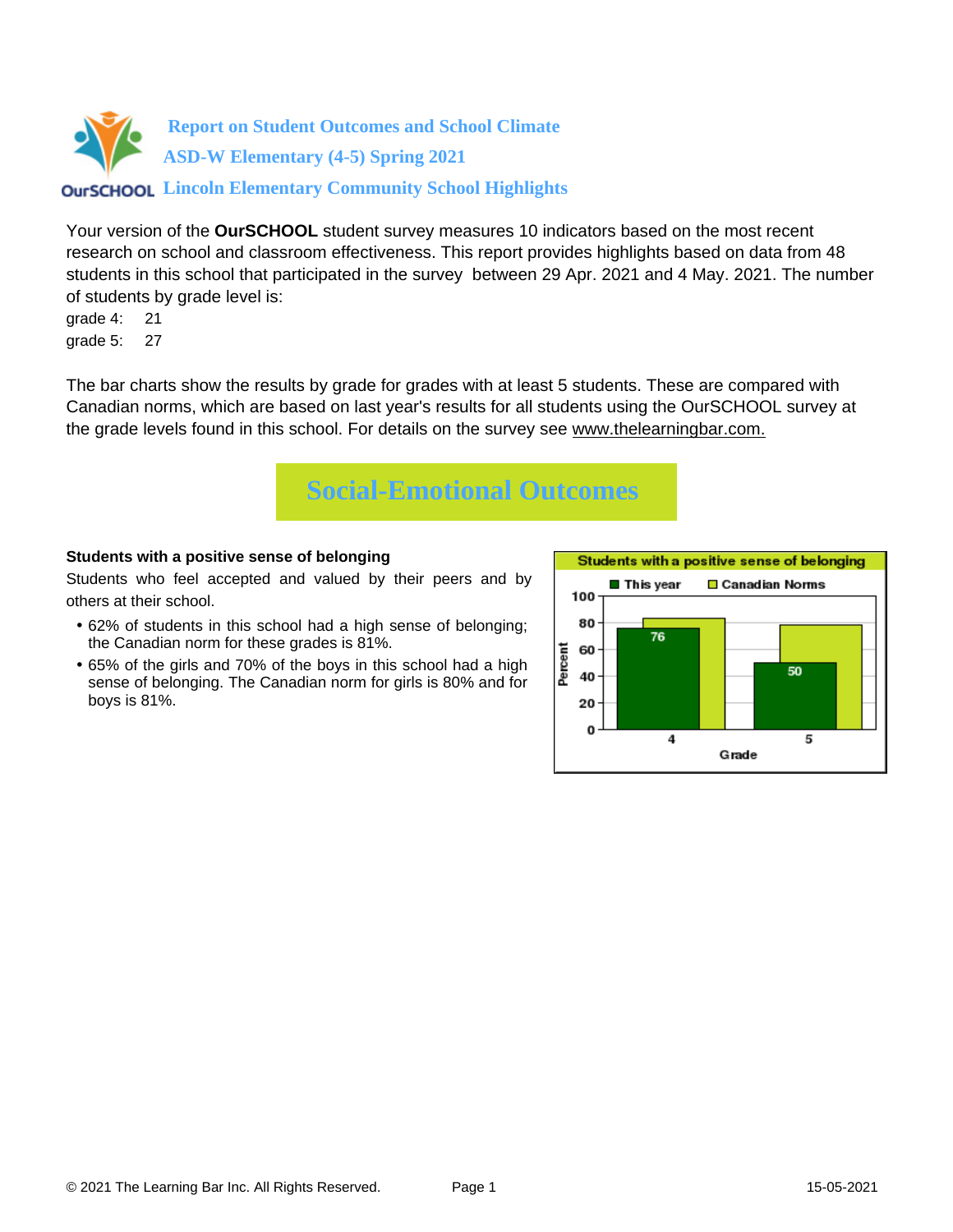

### **DRIVERS of Student Outcomes**

#### **Rigor**

Students who find the classroom instruction is well-organized, with a clear purpose, and with immediate and appropriate feedback that helps them learn.

• In this school, students rated rigor 7.8 out of 10; the Canadian norm for these grades is 8.4.

#### **Bullying and Exclusion**

Students who are subjected to physical, social, or verbal bullying, or are bullied over the internet.

- 31% of students in this school were victims of moderate to severe bullying in the previous month; the Canadian norm for these grades is 30%.
- 35% of the girls and 24% of the boys in this school were victims of moderate to severe bullying in the previous month. The Canadian norm for girls is 27% and for boys is 32%.



#### **Feel safe attending this school**

Students who feel safe at school as well as going to and from school.

- 58% of students felt safe attending the school; the Canadian norm for these grades is 65%.
- 60% of the girls and 62% of the boys felt safe attending the school. The Canadian norm for girls is 67% and for boys is 64%.

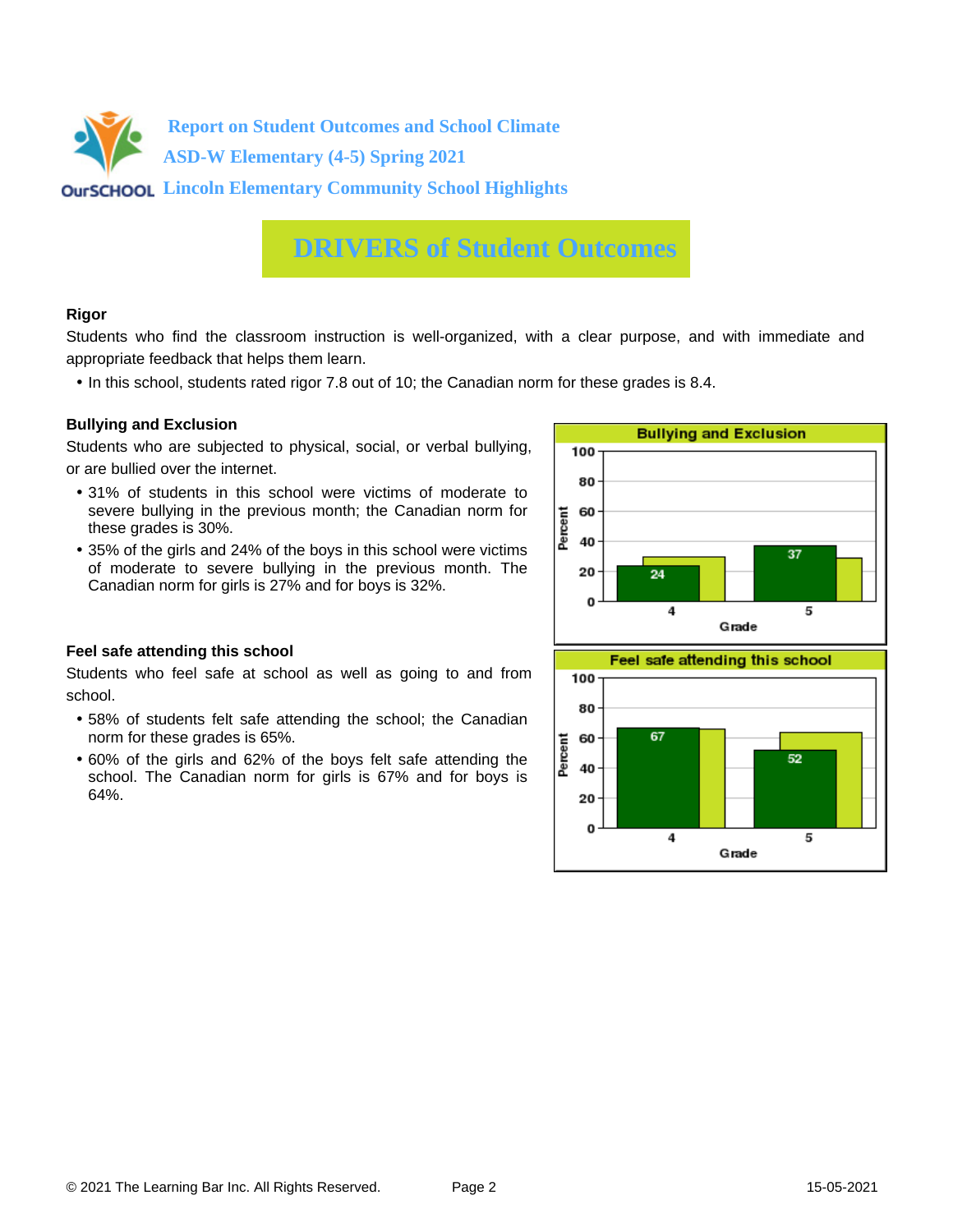

# **Demographic Factors**

#### **Language spoken at home**

Students are asked to indicate the language they speak most often at home.

- 88% of students in this school speak English at home.
- 0% of students in this school speak French at home.
- 0% of students in this school speak other languages at home.
- 13% of students in this school speak English and French at home.
- 0% of students in this school speak English and another languages at home.
- 0% of students in this school speak French and another languages at home.

#### **Time student has lived in Canada**

Students who were born in Canada.

- 94% of students in this school were born in Canada.
- 95% of the girls and 95% of the boys in this school were born in Canada.





#### **Indigenous Status**

Students who identified as Indigenous, that is, First Nations, Métis, or Inuk.

- 14% of students in this school identified as Indigenous.
- 20% of the girls and 12% of the boys in this school identified as Indigenous.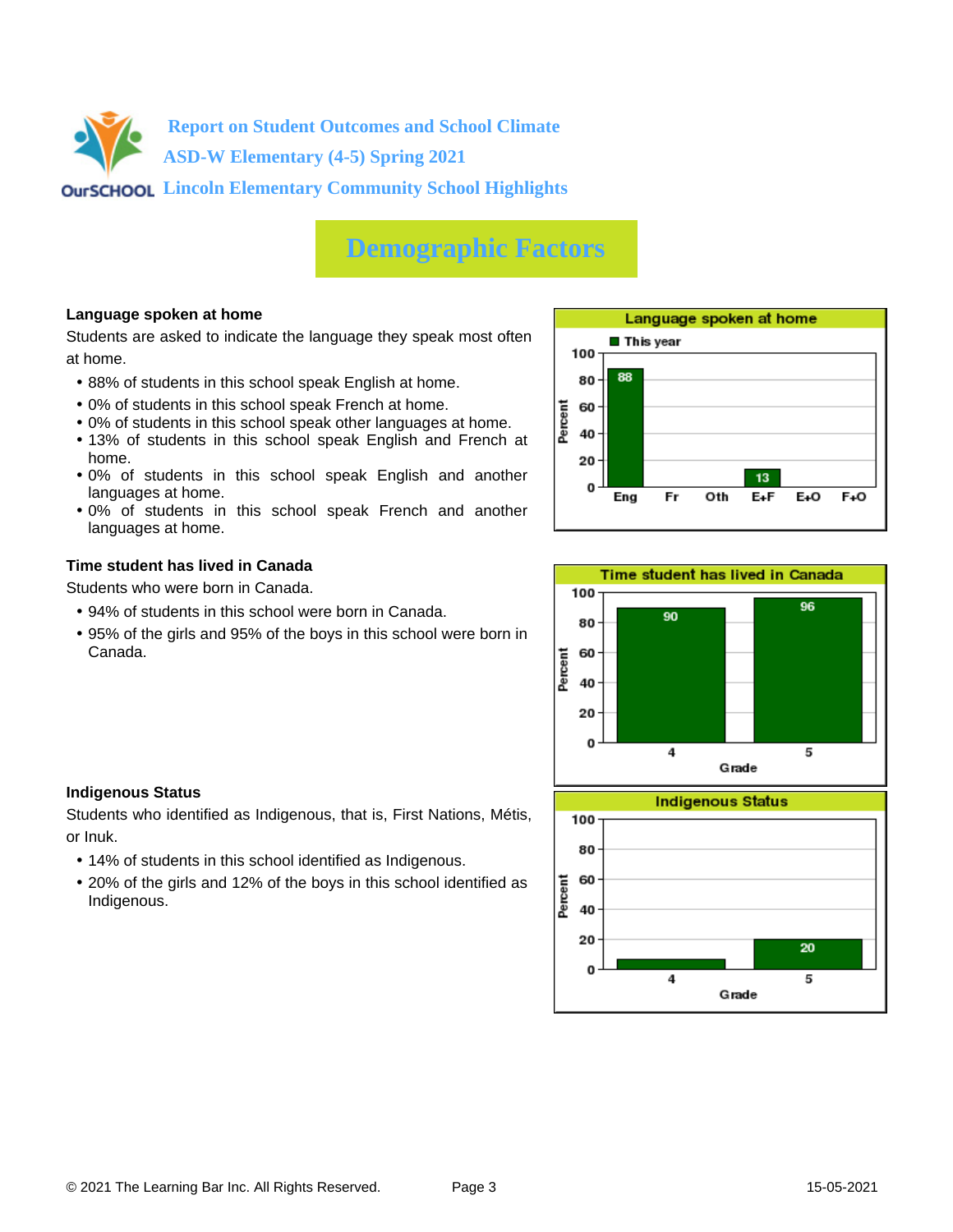

# **Demographic Factors**

#### **Instructional Environment**

The percentage of students learning at home, at school, or a combination of both.

• 96% of students in this school are learning at school. 2% of students in this school are learning at home. 2% of students in this school are learning both at school and at home.

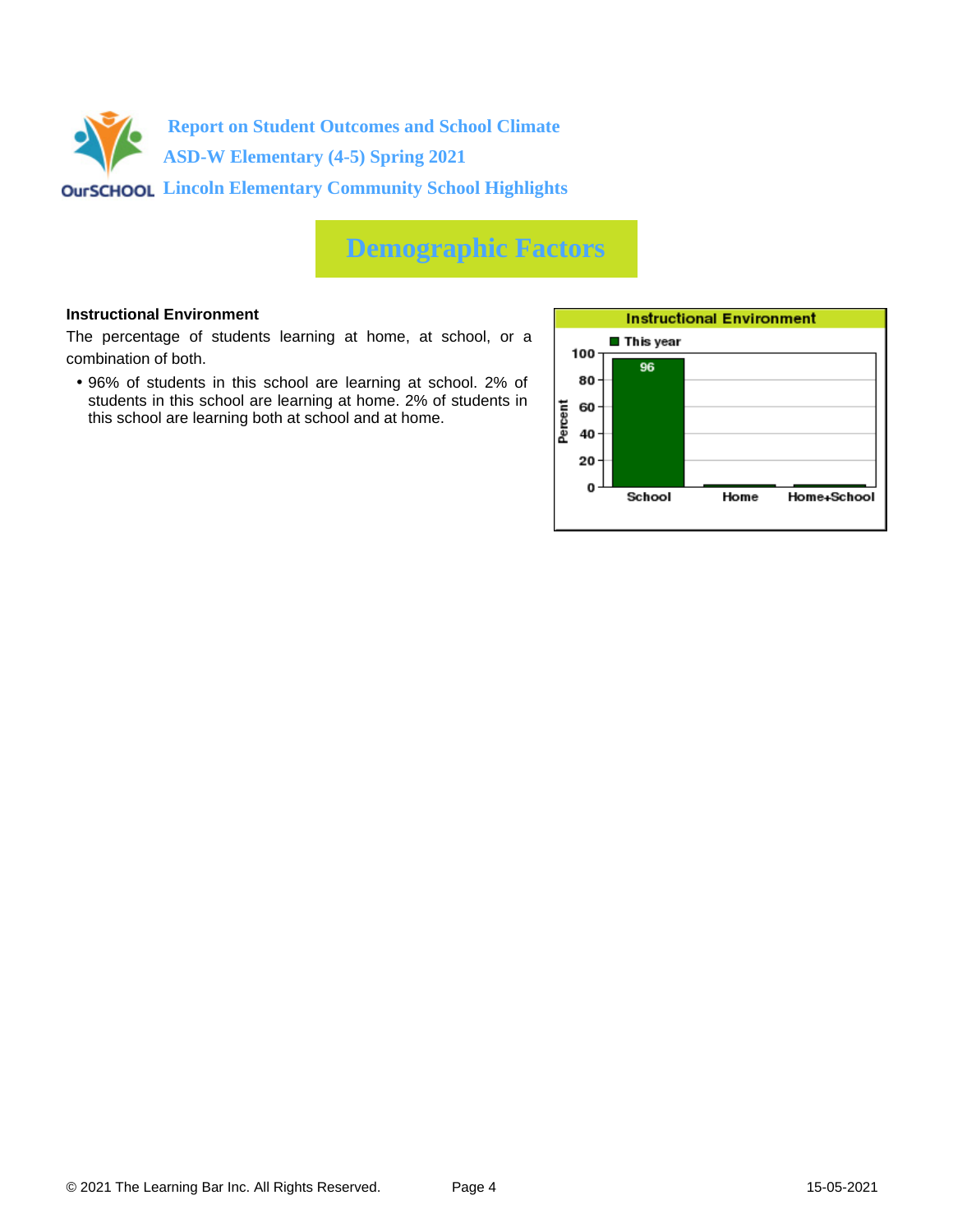

**Custom Measure**

#### **% Enrolled in FSL (NB EECD)**

Enrolled in FSL - NB EECD Custom Question

The percentage of students that indicated they were enrolled in French Immersion.

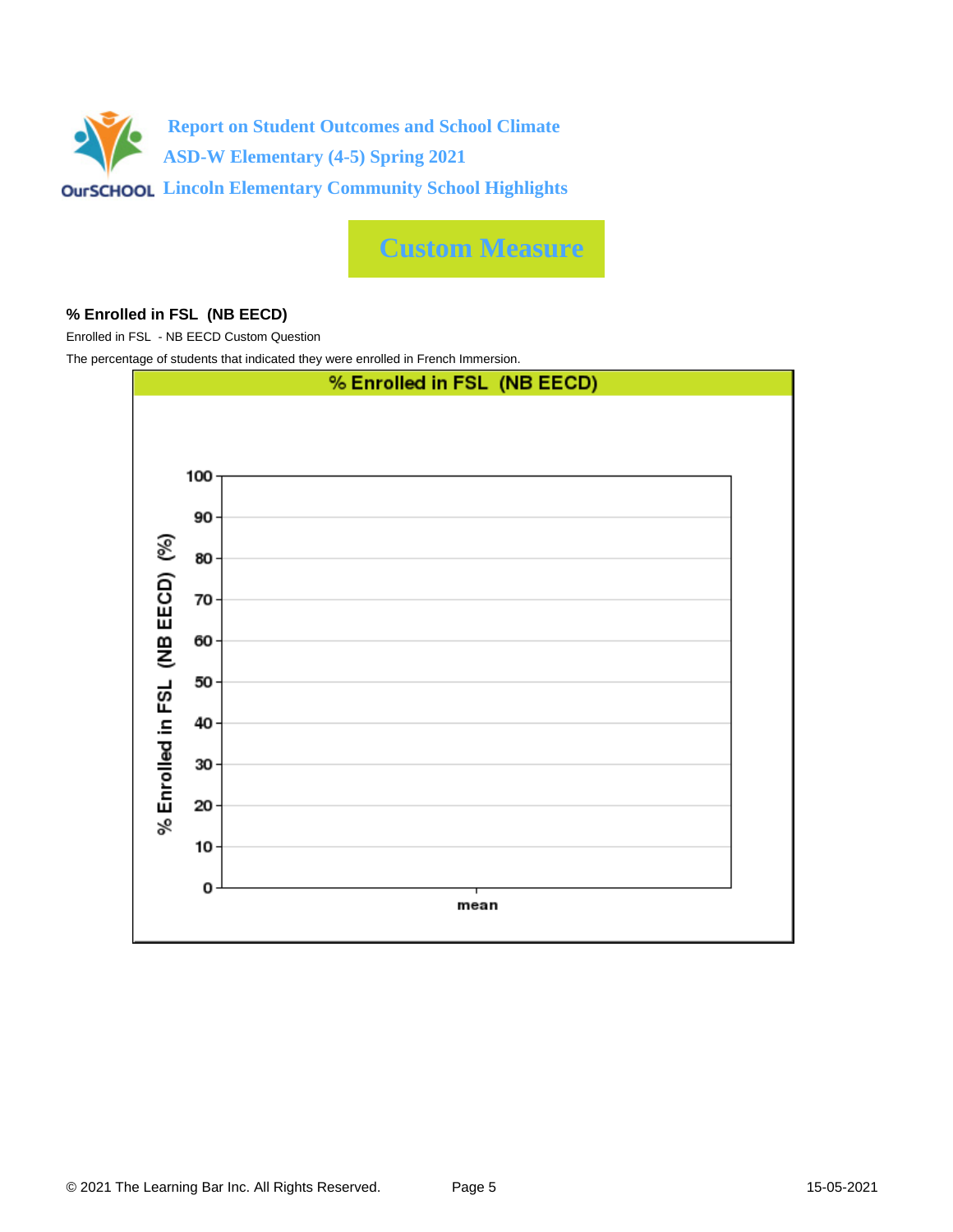

# **Multiple Choice Question**

**Students were asked: "My Teacher gives me feedback and helps me set goals for my learning."**

- **Never or Hardly Ever (Never)**
- **About Once a Week (Once)**
- **About 2-3 Times a Week (2to3)**
- **Almost Every Day (Almos)**
- **Every Day (Daily)**